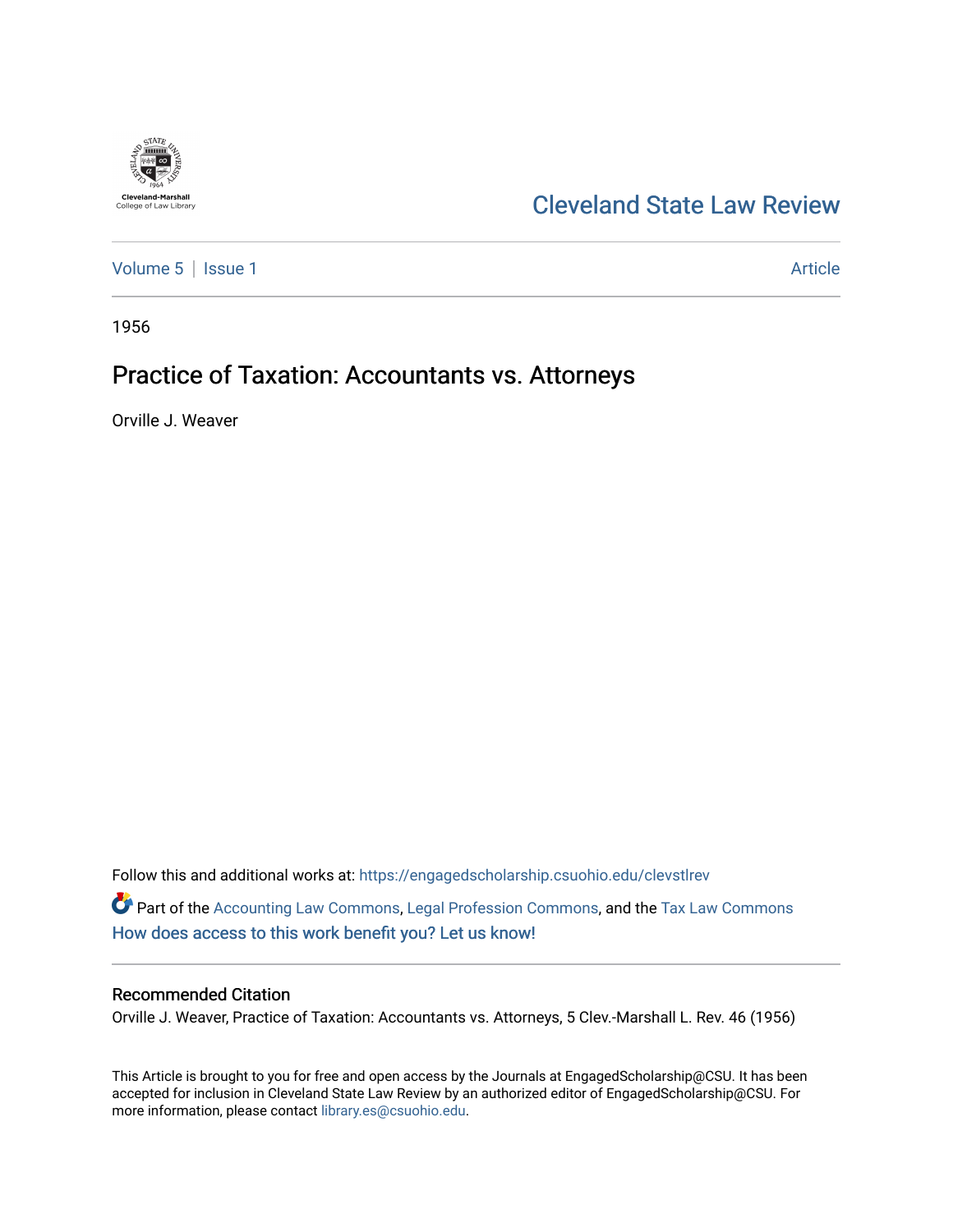## *Practice of Taxation: Accountants vs. Attorneys* **by Orville J. Weaver\***<br>**M** ITHIN THE PAST SEVERAL YEARS, there has arisen between

accountants and attorneys a controversy on the practice of taxation. With the increasing complexity of the Internal Revenue Code and the heavy burden of income taxes, more and more practitioners are engaged in the preparation of returns and in the representation of clients before representatives of the Treasury Department and in the courts. The controversy has arisen because some accountants have been accused of practicing law in connection with their accounting practices.

The question naturally arises: What constitutes the illegal or unauthorized practice of law **by** accountants in their tax practice? The popular conception of the practice of law is the appearance in courts by attorneys. This may be a very small part of the average attorney's law practice. He spends most of his time in determining his clients' legal problems other than in court. So the unauthorized practice of law concerns itself with activities of persons, other than lawyers, who give legal advice to clients in connection with the practice of their professions.

Accountants have prepared federal income tax returns, and returns for various state taxing authorities, since the inception of the income tax law. Furthermore, accountants have advised their clients regarding any matter which might have a tax consequence. This activity by accountants is what has caused the accusation of unauthorized practice of law. Where the work of the accountant ends and that of the attorney begins is definitely not clear-cut and precise.

The preparation of income tax returns requires knowledge of accounting and of the tax laws. More complex returns require a greater knowledge of both accounting and tax law. The courts have attempted to define the part to be played by the accountants and attorneys in the tax field. Several of these cases bear closer study and comment.

One of the most widely discussed of the cases is *In re: Bercu.'*

(1949).

**<sup>\*</sup>** The writer, a second year student at Cleveland-Marshall Law School, is a certified public accountant. He was graduated from Rutgers University, and has done graduate work at Cleveland College and Fenn College. **1** In re: Bercu (1948) **273 App.** Div. 524, 78 **N.** Y. **S.** (2) 209, 220, 9 A. L. R. (2) 787, affirmed without opinion, 299 N. Y. 278 N. **E.** (2) 451

<sup>46</sup>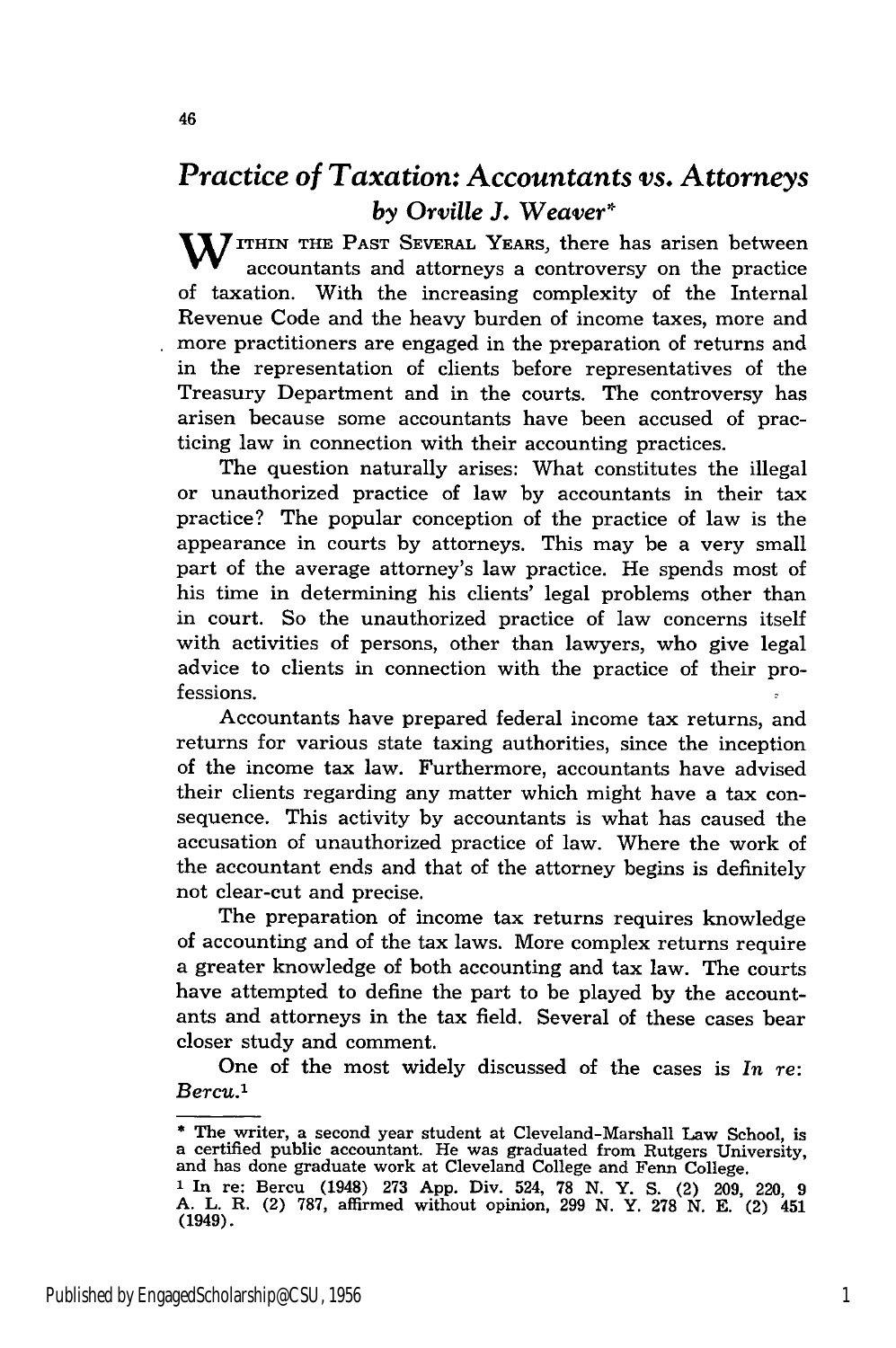Bercu was a certified public accountant practicing in New York City. He was called upon to give advice regarding the deductibility of certain taxes accrued on a corporation's books in an earlier year. Could the taxes so accrued in a prior year be deductible on the current year's federal income tax return by the corporation whose books were kept on the accrual basis? Bercu was not the regular accountant or auditor of the corporation in question. The corporation's own accountant, who was also an attorney, gave his opinion that the accrued taxes were not deductible in the current year. Bercu stated that he would undertake to find a different answer in the tax law. The court held that Bercu's work in the case constituted the practice of law. The opinion stated, in part:

"It is not expected or permitted of the accountant, despite his knowledge or use of the law, to give legal advice which is unconnected with his accounting work. That is exactly what respondent did. He was doing no accounting work for the Croft Company, within the ordinary conception of an accountant's work. He had nothing to do with the company's books or its tax returns. The only question was what view the tax authorities, and ultimately the courts would take as to the years in which the payments of the city's tax claims would be deductible for federal tax purposes. In short, legal advice was sought and given on a question of law."

Further in the opinion, the court stated:

"Taxation is a hybrid of law and accounting. . **.** . The accountant can have jurisdiction of incidental questions of law arising in connection with audits or the preparation of returns. But he has no right as a consultant to give legal advice."

The court further held that an accountant can decide a question of law which is incidental to the preparation of tax returns, but that he cannot address himself to a question of law alone. Thus, the court indicates that if the company for which Bercu rendered the alleged legal opinion had been his accounting client, that he could have rendered the same opinion and still would not have been held to be engaged in the illegal or unauthorized practice of law.

In the *Bercu* case, the court attempted to define the line between the work of the accountant and that of the attorney in the tax field, by stating:

"An objective line must be drawn, and the point at which it must be drawn, at the very least, is where the accountant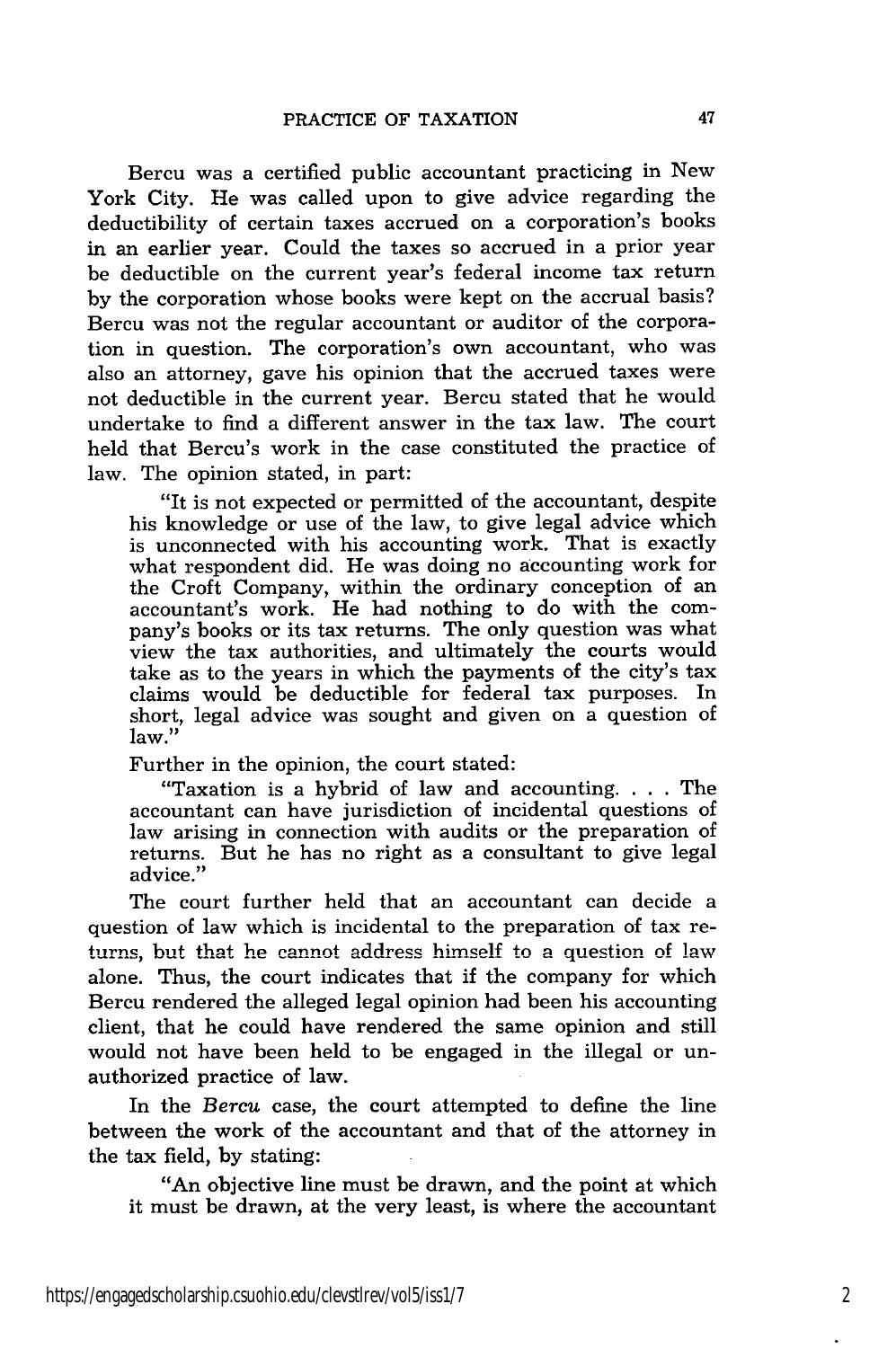or non-lawyer undertakes to pass upon legal questions apart from the regular pursuit of his calling.  $\ldots$ 

The court further stated that many or most questions which may arise in the preparation of a tax return may be answered by an accountant handling such work. But if an outside accountant, besides the regular accountant preparing the income tax return, gives advice requiring legal research, then that consultant must be a lawyer. The court added that an accountant may know more about tax law than some law practitioners, but he may not set himself up as a public consultant on the law of his specialty. It would seem to be self evident that an attorney should be called in by the accountant, or by the business man, to give advice on matters strictly concerned with the interpretation of the law. But, apparently, such is not always the case. Therein again arises the controversy in the tax practice.

An earlier New York decision, *Mandelbaum v. Gilbert and Barker Manufacturing Company,2* held that anyone who renders an opinion as to the proper interpretation of a statute, or gives information as to what judicial or quasi judicial tribunals are deciding, and receives pay for it, is to that extent, practicing law. This decision would seem to preclude the accountant from giving advice regarding any matter which would include an interpretation of any tax law.

But the *Bercu* decision seems to limit the strict adherence to such a rule to the giving of advice to an accountant's own clients. As long as he advises only those for whom he performs accounting work, he is safe in giving the advice, if the *Bercu* case is followed.

A New Jersey court held that it was not the practice of law by auditors or accountants to recommend a tax-saving plan changing the par value stock of a corporation to no par value, and to reduce the number of outstanding shares.<sup>3</sup>

In *Agran v. Shapiro,4* one of the most celebrated cases on the subject of accountants engaging in the unauthorized practice of law, the court said that a public accountant although not a lawyer, may prepare federal income tax returns except where substantial questions of law arise which may be competently determined only by a lawyer.

<sup>2</sup>Mandelbaum v. Gilbert and Barker Manufacturing Company **(1936)** 160 Misc. 656, **290** N. Y. S. 462.

**<sup>3</sup>** Elfenbach v. Luckenbach Terminals, Inc. (1933) N. J. L. 67, 166 A. 91.

<sup>4</sup> Agran v. Shapiro (1954) 127 Cal. App. (2) 807, **273** P. (2) 619.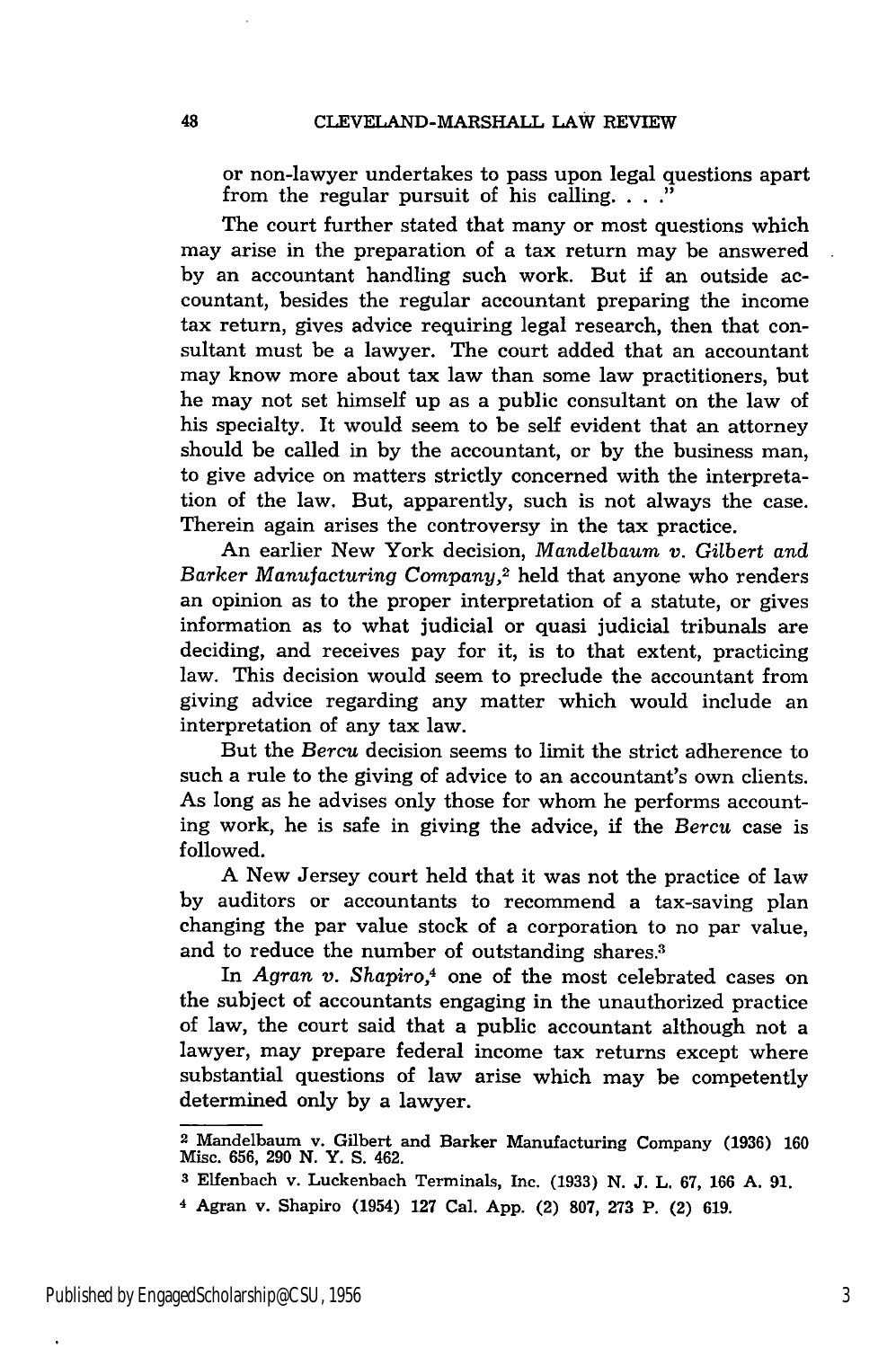In the same case, the court further stated that the right to practice before the Treasury Department does not give an accountant the privilege of drafting instruments transferring title to property for the purpose of affecting federal taxes, nor of advising clients as to the legal sufficiency of such instruments or legal effect thereof on the client's taxes. In *Merrick v.* American *Security and Trust Company,5* the court held that the preparation of tax returns and the address of arguments to tax officials might be done by either lawyers or laymen. Rhode Island allows income tax returns to be prepared by others than attorneys or certified public accountants, where the taxpayer's income is less than \$5,000, is subject to withholding, and who takes the standard deduction.

In *Rhode Island Association et al. v. Libutti,6* a so-called public accountant, not a CPA or member of the American Institute of Accountants, had been preparing long form individual returns and partnership returns. He held himself out as: "Income Tax Counselor," "Income Tax Accountant," "Accountant" and "Income Tax." Libutti was an insurance broker, and he stated that he had studied accounting in college, but that he was not a CPA. The defendant was enjoined from holding himself out as shown above, and from preparing other than simple returns. This decision, and the interpretation of Rhode Island General Law 1938, c. 612, Section 43, would seem to allow certified public accountants to prepare any type income tax return. In so doing, would the CPA be practicing law if he interpreted the Internal Revenue Code for his clients? In *Gardner et al. v. Conway,7* a Minnesota court held that a layman, whether an accountant or not, may not hold himself out to the public as a tax consultant or a tax expert, or describe himself similarly, implying that he has a knowledge of the tax law. In this case, Conway was a public accountant who was not certified. He advertised himself as an "Income Tax Expert." In preparing returns for a client, Conway determined: 1. The validity of a common law marriage in relation to a marital deduction. 2. Whether certain frost and flood losses qualified as a casualty loss deduction. 3. Whether the taxpayer was in partnership with his common law wife. The court

**<sup>5</sup>** Merrick v. American Security and Trust Company (1939) **71** App. D. C. **72, 107** Fed. 2nd 271, affg. (D. C.) 22 F. Supp. **177** and cert. den. **308** U. S. 625, 84 L. Ed. 521, 60 S. Ct. **380.**

**<sup>6</sup>** Rhode Island Bar Association, et al. v. Libutti (1953) **100 A.** (2) 406.

**<sup>7</sup>** Gardner et al. v. Conway **(1951)** 234 Minn. 468, 48 N. W. (2) 209.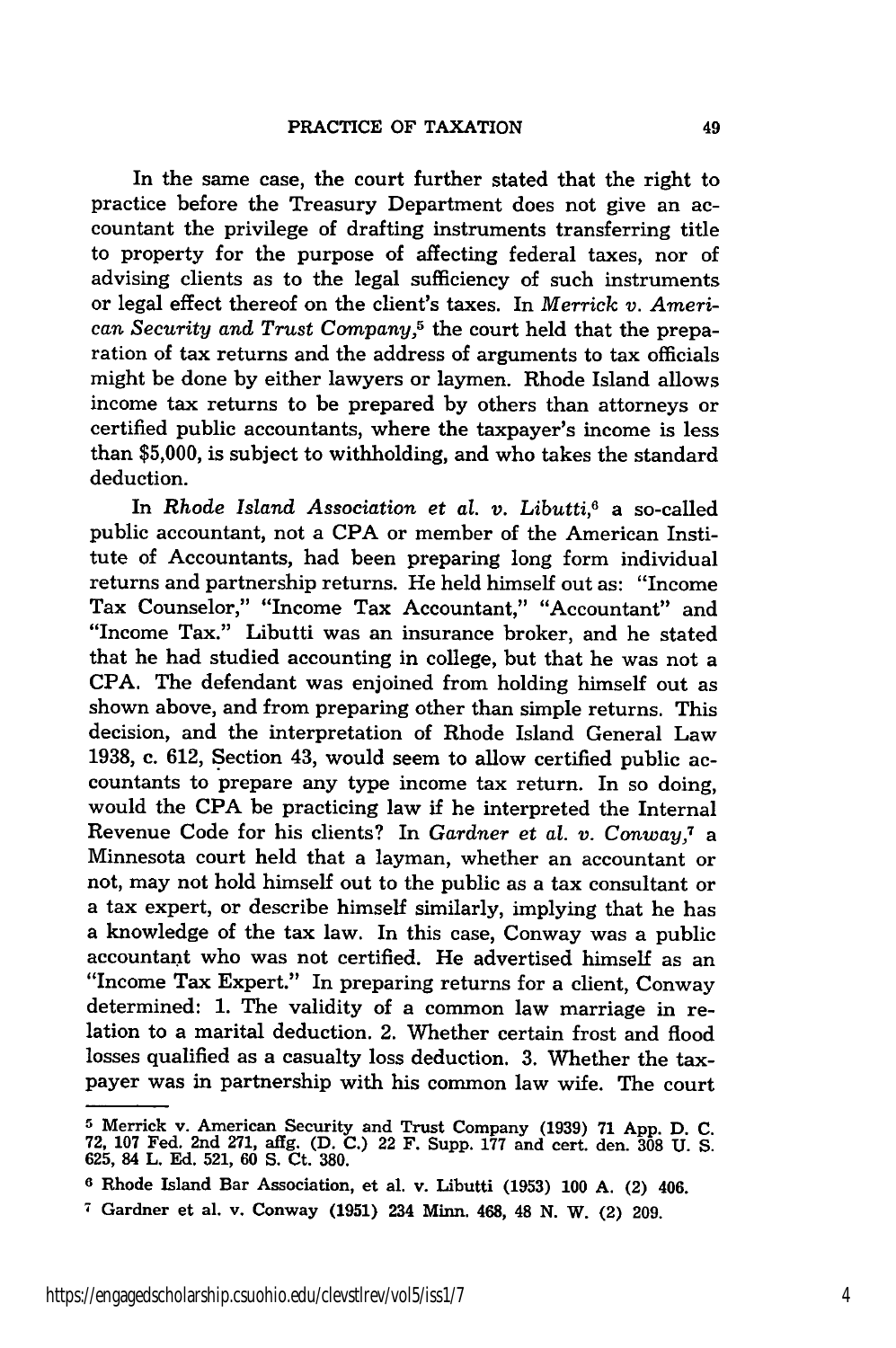held that the preparation of the income tax return was not the practice of law, but that the defendant, incidental to such preparation, resolved certain difficult legal questions, which taken as a whole, constituted the practice of law. It is repeated that the defendant was not a CPA, and that he had very limited education of any kind.

From the above decisions, it would appear that courts which have ruled on the question of whether accountants are engaging in the unauthorized practice of law in the preparation of income tax returns or in prosecuting claims before the Treasury Department, have used the following tests: 1. The Incidental Test, as followed in the *Bercu8* case. That is, was the rendering of the so-called legal opinion incidental to the accountant's regular work? 2. The Doubtful or Difficult Legal Question Test, as followed in the *Conway*<sup>9</sup> and *Agran*<sup>10</sup> cases. This test seems to involve the determination of whether or not the accountant was resolving a doubtful or difficult question of law as understood by the average reasonable certified public accountant. If the first question is yes, and the second is no, the accountant is not engaged in the practice of law, states Horace N. Freedman in the *University* of Southern *California Law Review. <sup>1</sup>*

If the accountants adhere strictly to their own work, why should there be a controversy between the accountants and attorneys? Jerome C. Bachrach, in the *American Bar Association Journal,1 2* stated that the American Bar Association apparently recognizes the right of the certified public accountant to practice before the Treasury Department and the Tax Court, except to the extent that the particular services involved constitute the "practice of law." The Bar further maintains that it is for state courts to define this term. Accountants have prepared income tax returns for the past forty years and assert that "tax practice" does not involve the "practice of law."

Mr. Bachrach further states:

"The quarrel is in defining what particular determinations and settlements of federal tax problems constitute 'the

**<sup>8</sup>** In re Bercu, cited in 1, above.

**<sup>9</sup>** Gardner v. Conway, cited in 7, above.

**<sup>10</sup>**Agran case, cited in 4, above.

**<sup>1</sup>** University of Southern California Law Review, Vol. **28,** April **1955,** pages **303-313.**

**<sup>12</sup>**Journal of the American Bar Association, Vol. 41, March **1955,** pages 204, **206.**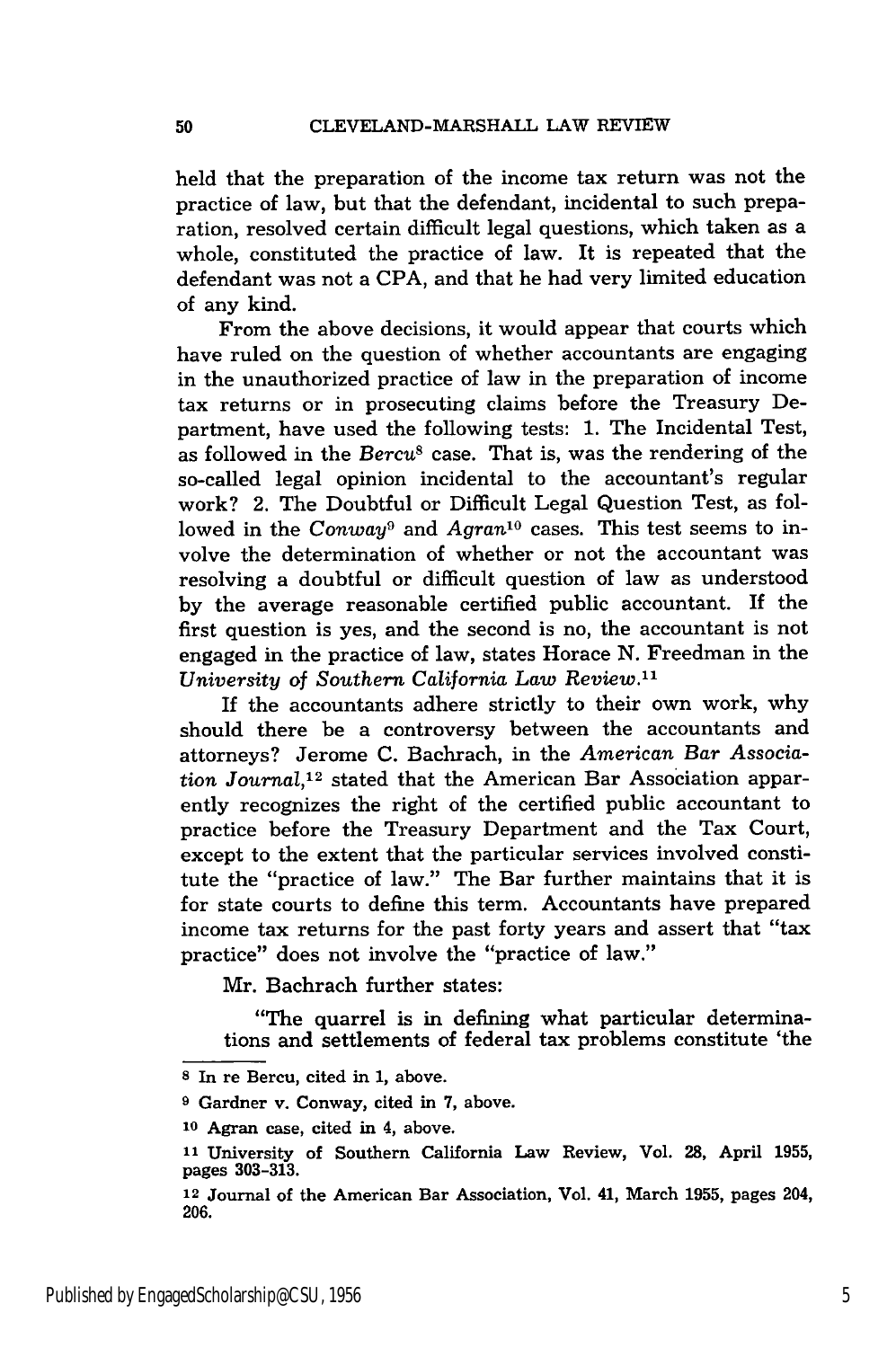practice of law,' which should be reserved solely to lawyers. If the two professions continue approaching this question as one of definition, they have a long and difficult road ahead. A better approach would be to decide whether engaging in certain tax activities by accountants is inherently in the public interest. If it is, the right of accountants to do these things should be conceded and the concept of 'unauthorized practice of law' revised accordingly. If it is not, the accountants should forthwith be restrained. Whether it is in the public interest for a certain group to resolve tax problems presented to it appears to depend upon the ethics and upon the technical competence of the particular group. The question may therefore be resolved thus: Who is the more competent to handle the average tax problem, the average certified public accountant, or the average lawyer." <sup>12</sup>

Mr. Bachrach pointed out that the CPA must demonstrate his knowledge of federal tax principles to qualify for his certificate, and that the solution of tax problems involves working with figures and making analyses of books, accounts and financial statements, all the usual work of accountants. Mr. Bachrach then adds: "Do these facts support the position that tax practice is primarily a province for lawyers?"

What solutions are there to the problem? The National Conference of Lawyers and Certified Public Accountants has recommended a Statement of Principles relating to the practice in the field of federal income taxation. This Statement of Principles has been accepted by the Board of Delegates of the American Bar Association and the Council of the American Institute of Accountants. The preamble of Statement of Principles declares:

"In our present complex society, the average citizen conducting a business is confronted with a myriad of govern- mental laws and regulations which cover every phase of human endeavor and raise intricate and perplexing problems. These are further complicated by tax incidents attendant upon all business transactions. As a result, citizens in increasing numbers have sought the professional services of lawyers and certified public accountants. Each of these groups is well qualified to serve the public in its respective field. The primary function of the lawyer is to advise the public with respect to the legal implications involved in such problems, whereas the certified public accountant has to do with the accounting aspects thereof. Frequently, the legal and accounting phases are so interrelated and interdependent and overlapping that they are difficult to distinguish. Particularly is this true in the field of income taxation where questions of law and accounting have sometimes been in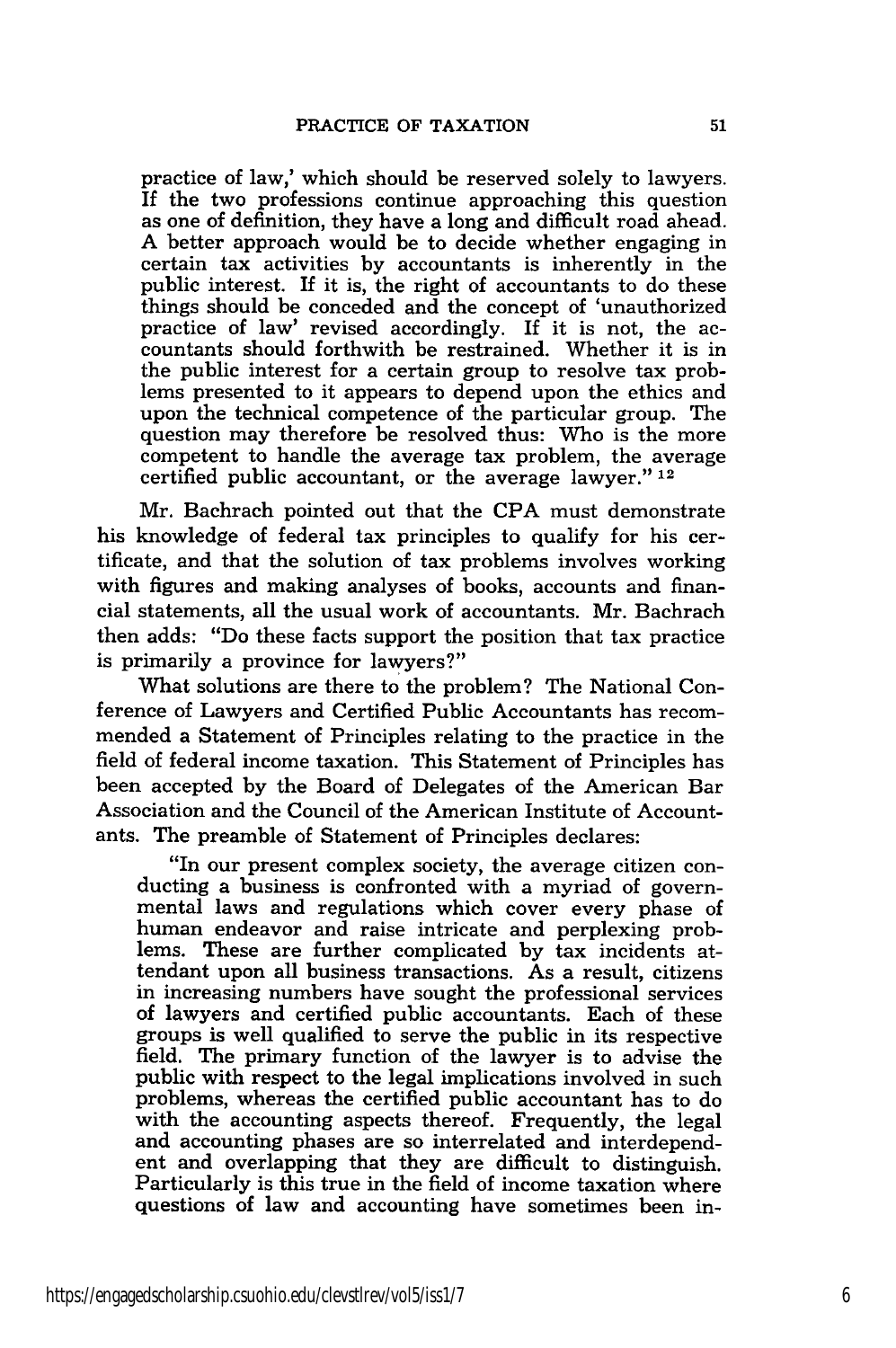extricably intermixed. As a result, there has been some doubt as to where the functions of one profession end and those of the other begin."

The Principles recommend that lawyers and CPAs call upon one another when a problem arises which is in the field of the other profession. These problems arise in the preparation of income tax returns, and the representation of taxpayers before the Treasury Department. The Principles state:

"Only a lawyer may prepare legal documents such as agreements, conveyances, trust instruments, wills or corporate minutes or give advice on the legal sufficiency or effect thereof, or take the necessary steps to create, amend or dissolve a partnership, corporation, trust or other legal entity. Only an accountant may properly advise as to the preparation of financial statements included in reports or submitted with tax returns, or as to accounting methods and procedures."

If this statement were followed **by** the two professions, there should be little cause for criticism **by** either profession. Naturally, there are many times when a person of one profession will attempt to perform all of the tasks set before him **by** the problem of his client. Then there is a possibility of a controversy. If the accountant attempts to prepare any of the legal documents enumerated above, he is practicing law, according to the Statement of Principles. If the lawyer attempts to prepare or advise as to the preparation of financial statements, or to advise as to accounting methods and procedures, he too is open to criticism.

The Statement of Principles sets forth recommendations regarding representation before the Treasury Department and practice before the Tax Court. Here again, the certified public accountant has the right to practice. However, the Statement of Principles advises that where there arise questions involving the application of legal principles, a lawyer should be retained; and if in the course of the proceedings, accounting questions arise, a certified public accountant should be retained. In the presentation of a case before the Tax Court, or in contemplating the presentation of a case, it is recommended that a lawyer be retained. This is advantageous to the taxpayer inasmuch as only an attorney knows how to present a case to a court, since it is necessary to know the rules of evidence and general procedure. For this reason, few CPAs will present a case to the Tax Court but will depend upon an attorney.

The Statement of Principles says: "Here also, as in the proceedings before the Treasury Department, the taxpayer, in many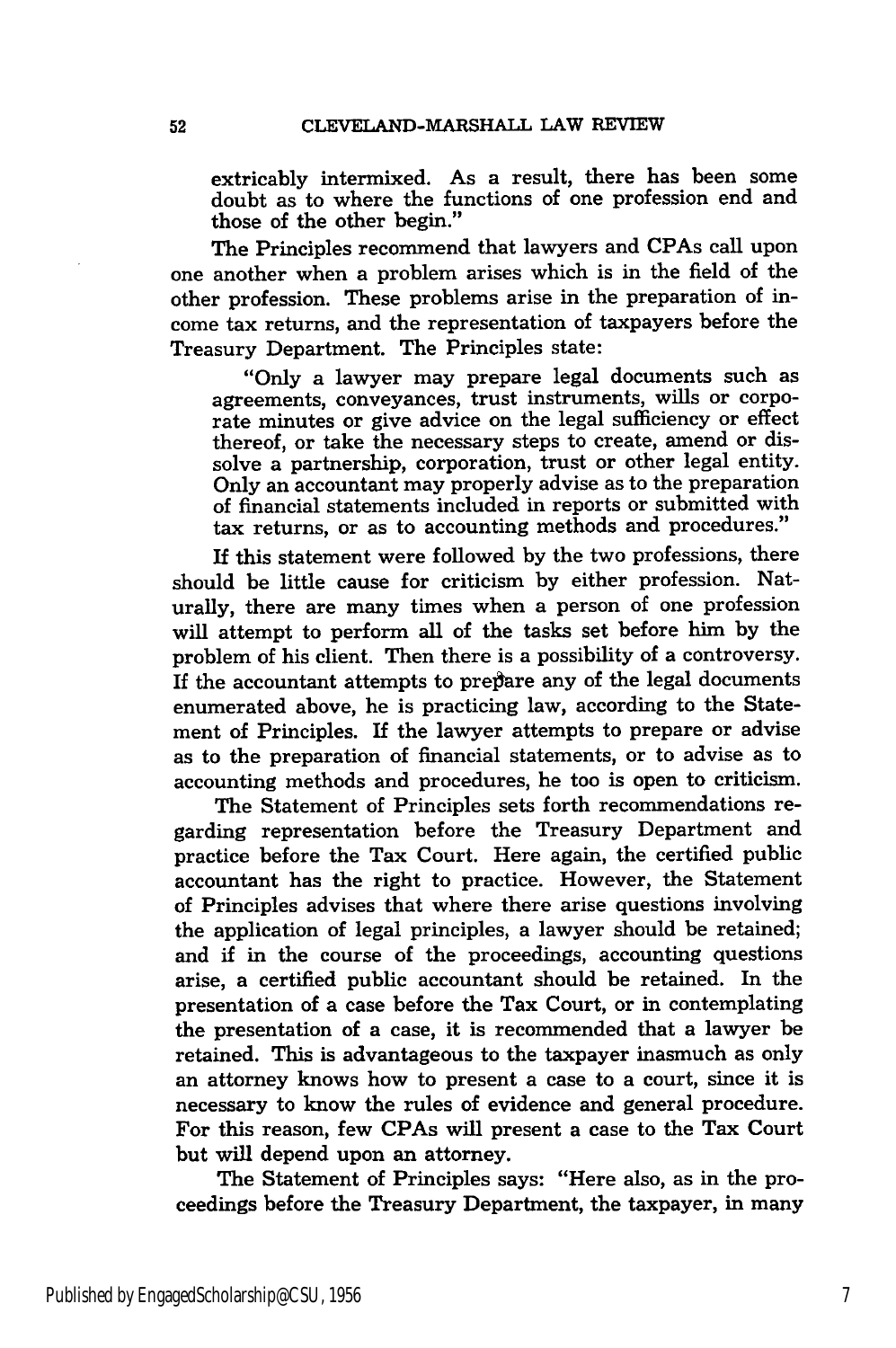cases is best served by the combined skills of both lawyers and certified public accountants, and the taxpayer, in such cases, should be advised accordingly."

This is advice that the taxpayer should, and usually does, follow. The cases in the Tax Court, for the most part, are complex tax matters. They involve law, accounting and interpretations in both fields. An attorney is able to present the case to the Court, since he has been trained to present court cases. He will be able to examine and cross-examine witnesses. These tasks are definitely not within the field of the accountant.

However, there are the difficult and involved accounting problems to be interpreted by the CPA, and he will be able to render to the lawyer great service in preparing for the presentation of the case, and in aiding in preparing questions to be asked of the witnesses, many of whom are accountants.

The Principles include the recommendation that in cases where the accountant learns that his client "is being specially investigated for possible criminal violation of the Income Tax Law, he should advise his client to seek the advice of a lawyer." In the violation of this principle, the accountant can leave himself open to criticism, and also cause his client great harm. Only an attorney can advise his client of his Constitutional rights, the accountant does not have this right. In cases where prosecution is possible, the accountant must use unusual astuteness so that the attorney will be retained before the taxpayer has had the opportunity of making statements which might be detrimental to his case.

Congress has delegated to the Treasury Department the responsibility of regulating practice before the Department. In the exercise of this responsibility, the Treasury Department has issued the rules and regulations, as set forth in Circular **230.13** Attorneys, certified public accountants and certain other persons may be admitted to practice before the Department. Granting of the privilege to practice before the Department by nonlawyers has caused discussion and controversy.

Section 10.2 (f) of Circular 230 states:

"Rights and duties of agents. An Agent enrolled before the Treasury Department shall have the same rights, powers and privileges and be subject to the same duties as an enrolled attorney.

**<sup>13</sup>U. S.** Treasury Department Circular No. **230;** C. F. R., Subtitle **A,** Art. **10.**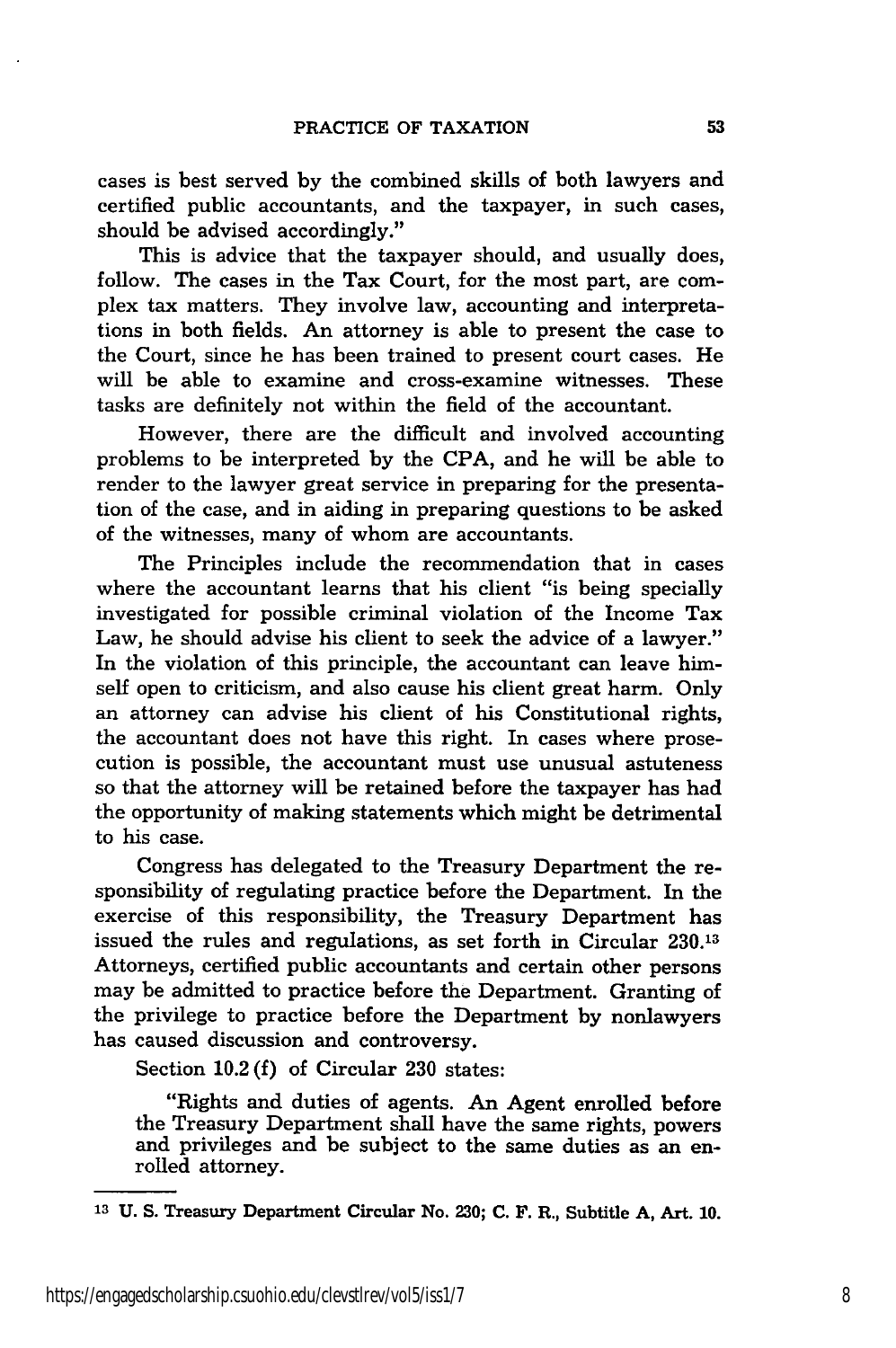"Provided, that an enrolled agent shall not have the privilege of drafting or preparing any written instrument by which title to real or personal property may be conveyed or transferred for the purpose of affecting Federal taxes, nor shall such enrolled agent advise a client as to the legal sufficiency of such an instrument or its legal effect upon the Federal taxes of such client. And further provides: That nothing in the regulations in this part shall be construed as authorizing persons not members of the bar to practice law."

Under this section, enrolled agents have represented their clients before the Treasury Department for many years. Some state courts have held that the right to practice before the Department does not give the accountant the right to interpret questions of law, as was held in the *Agran* case.14 The Supreme Court of Georgia has upheld the right of an accountant to a fee for services consisting of representation of his client before the Treasury Department on the grounds that under the regulations of the Department he was authorized to practice there.15 A Florida opinion has held that an attorney not admitted to the Florida Bar, was denied the right to practice as a "Federal tax counsel." The attorney must be admitted to the Florida Bar. Apparently, the Florida Supreme Court would allow a certified public accountant to practice accounting before the Tax Court but would not permit him to practice law.<sup>16</sup>

In Ohio, an appeals court has held that the fact that a person is licensed to practice before the Treasury Department of the United States as a tax consultant and adviser does not qualify him as an attorney at law regularly admitted to practice in the -<br>courts.<sup>17</sup>

On January 30, 1956, the Secretary of the Treasury issued Treasury Department Interpretation of Section 10.2 of Treasury Department Circular 230 (C. F. R. 10.2). This interpretation has been summarized as follows by Prentice-Hall: **18**

1. Non-lawyers as well as lawyers, with Treasury Cards, can handle "all matters connected with the presentation of a client's interest to the Treasury Department." The Treasury sees "no reason why the present scope and type of practice should not continue as it has in the past."

<sup>14</sup> Agran case, cited in 4, above.

**<sup>15</sup>**Irwin v. Young (1955) 90 **S.** E. 2nd 22 (Georgia case).

**<sup>16</sup>**In re Kearney (Florida 1953) 63 So. 2nd 630.

**<sup>17</sup>**George et al. v. Walton (App.) (1942) 69 **0.** A. 291, 36 **0.** L. A. 306.

<sup>18</sup> Prentice-Hall, Inc. Federal Tax Report Bulletin, Vol. XXXVII, No. 10, Par. 34,109, March 8, 1956.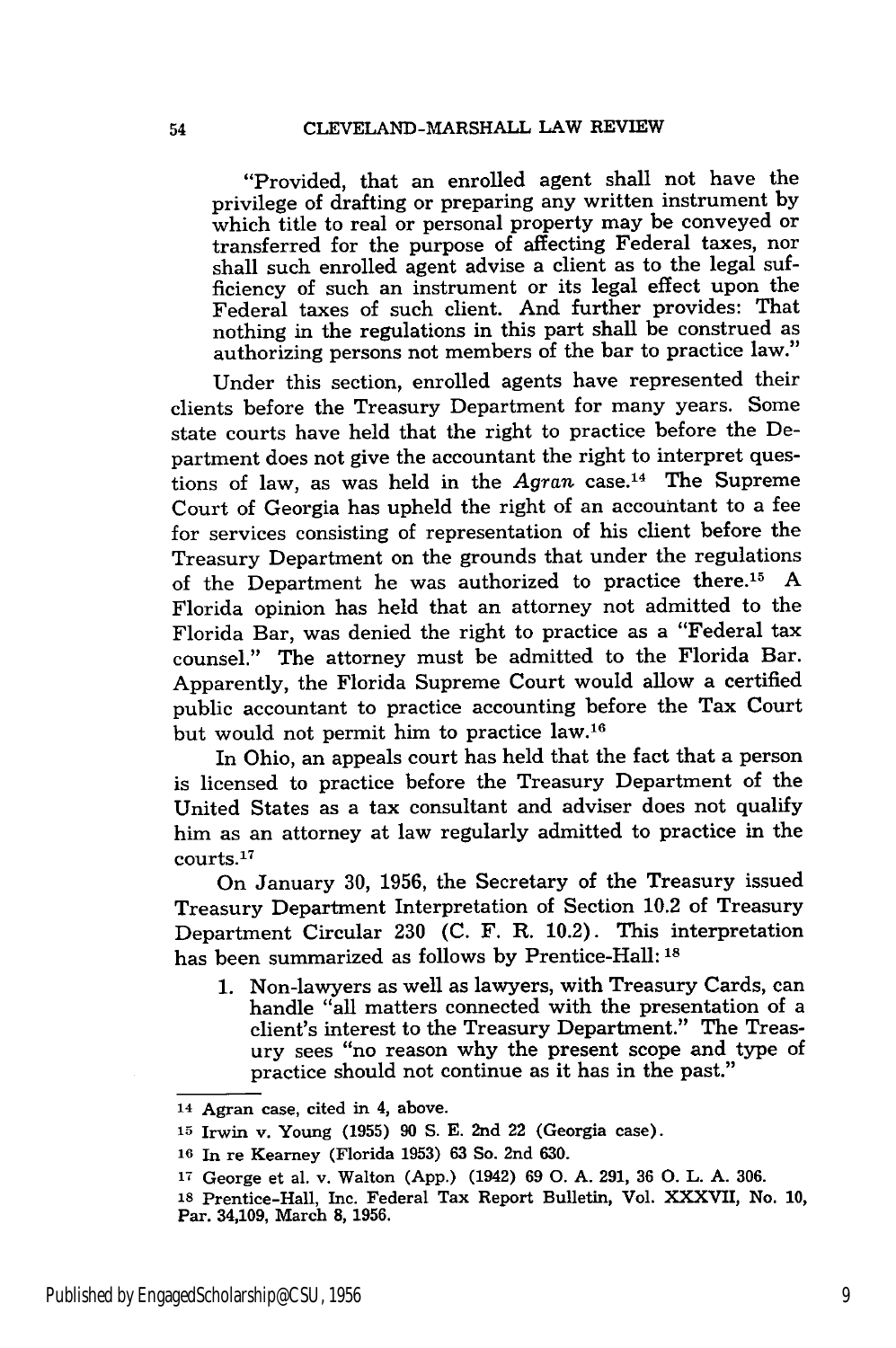- 2. Enrolled non-lawyers have "the same rights, powers, and privileges and (are) subject to the same duties" as enrolled lawyers. The only specific exception is that a non-lawyer should not prepare any written instrument transferring title to property in order to affect taxes, nor advise as to the legal sufficiency of such instrument or its effect on Federal taxes.
- 3. The treasury rules contain a general provision that the rules do not authorize a non-lawyer to practice law. As to practice before it, the Treasury will interpret and apply this restriction, and does not intend to leave the matter to any outside agency or authority. Conversely, it's none of the Treasury's business to control the activities of nonlawyers outside Treasury practice.
- 4. It is primarily up to the enrolled accountants and lawyers each to decide when assistance from the other profession is needed. The Joint Statement in 1951 of the American Bar Association and American Institute of Accountants adjusted their relationship in this field.

This interpretation had followed the introduction of a bill in the 83rd Congress (H. R. 9922) by Representative Daniel A. Reed and Senator Frank Carlson. Mr. Reed stated that the bill has three purposes:

First, to clarify the responsibility and authority of the Treasury Department to protect the Government and the public from incompetent and unethical tax practitioners;

Second, to establish the fact that control of Federal tax practice must lie with the Congress and the Federal Government;

Third, to guard against the danger that qualified professional assistance may not be available to all taxpayers at reasonable cost.

Mr. Reed further stated, in explaining why the bill was necessary:

44 **. . .** In recent years, State Courts in a number of jurisdictions have entertained suits in which the right of individuals to engage in various phases of Federal tax practice has been questioned on the grounds that such activities should be restricted to lawyers. It is obvious that the whole field of Federal tax practice would be thrown into chaos, to the detriment of both Government and taxpayers if they were subject to different rules in 48 states, the District of Columbia and the Territories, and if hundreds of thousands of accountants and others who have been giving satisfactory service to taxpayers for 40 years, were expelled from this field of work.'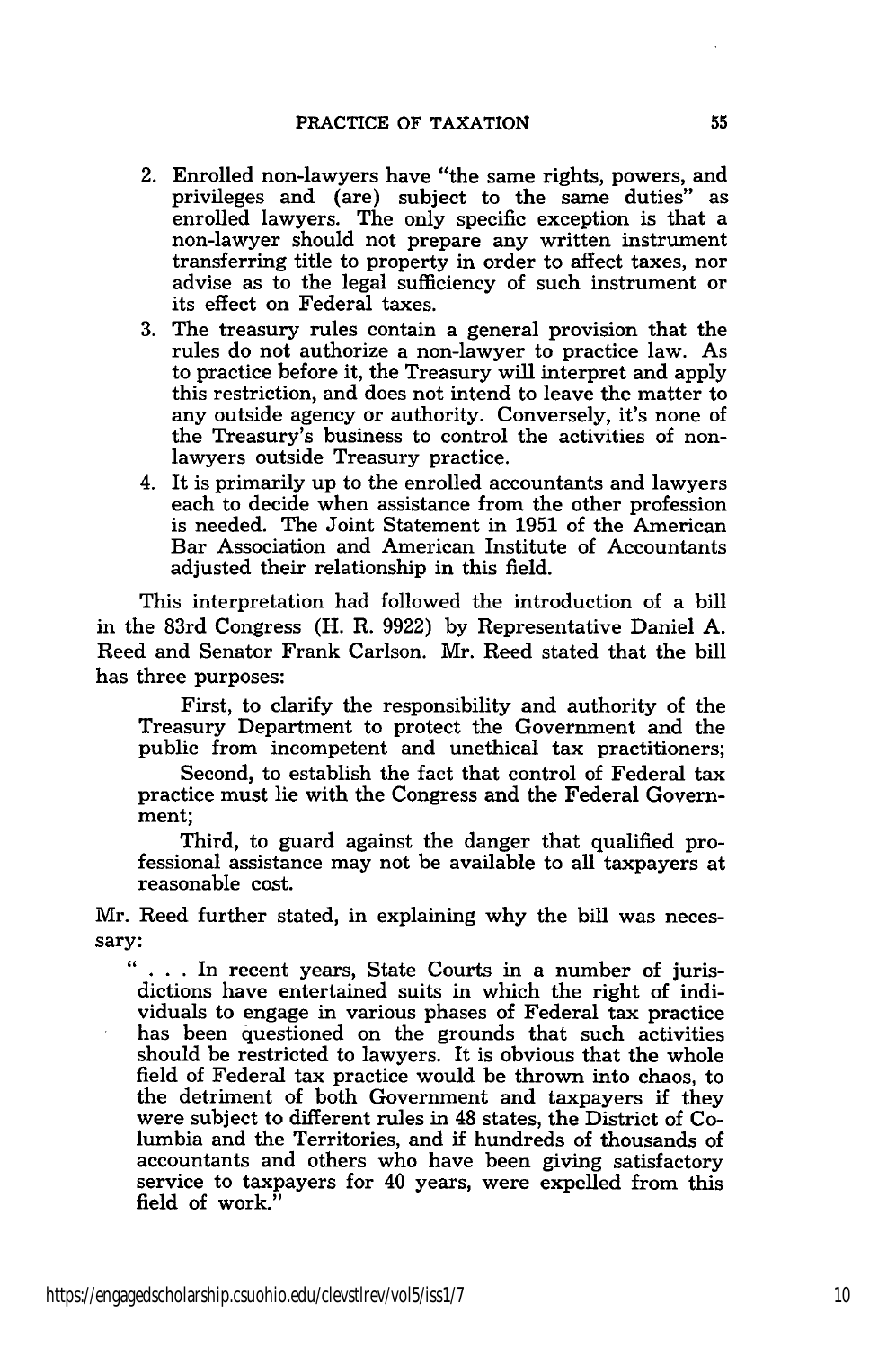The American Institute of Accountants has espoused this bill, but the American Bar Association has not. Neither has the Bar agreed to suggested changes in the Circular 230. In commenting upon the proposed changes in the Circular, Edward M. Otterbourg of New York, concluded his remarks with the following: **19** "1 do hope that the time will soon come when an enlightened leadership in the accounting profession may carry out the basic idea that the Bar has been advocating, to-wit: That the public is entitled to have each remain in his own field and that when accounting is involved, accountants should serve and when law is involved, lawyers should act, and that both, working together, will be of greater help to the government and to the people than by either preempting the other's authorized competency." This would indeed seem to be a simple and effective manner in which to stop all controversy between the two professions.

This so-called solution is what is called for in the Statement of Principles Relating to Practice in the Field of Federal Income Taxation, promulgated by the National Conference of Lawyers and Certified Public Accountants. In commenting on the statement, Erwin N. Griswold, Dean of the Law School of Harvard University<sup>20</sup> stated: "The chief objection that could be taken to the statement might be that, if taken literally, it would call for the services of two persons, one a lawyer and the other a certified public accountant in too many cases. But here again we are faced with a question of degree. If the questions are large enough and important enough, such services may be required. I do not think that the statement was meant to be read literally every time a small or incidental legal question arises in connection with an accountant's handling of a tax matter, or vice versa."

It would appear that if the two professions would adhere to the Statement of Principles, there would be no controversy in the tax field. William **J.** Jameson has stated in the *Journal* of *the American Bar Association:* **<sup>21</sup>**

"It boils down to this, a lawyer should not perform accounting work for the client because he does not have the necessary training to give the client the best assistance in this field. By the same token, the accountant can not undertake to do legal work for the client, whether in advising as to the

**<sup>19</sup>**American Bar Association Journal, Sept. 1954.

<sup>20</sup> Speech before the Association of the Bar of the City of New York, reported in the Journal of Accountancy, April 1955.

<sup>21</sup> American Bar Association Journal, Vol. 41, page 439, May 1955.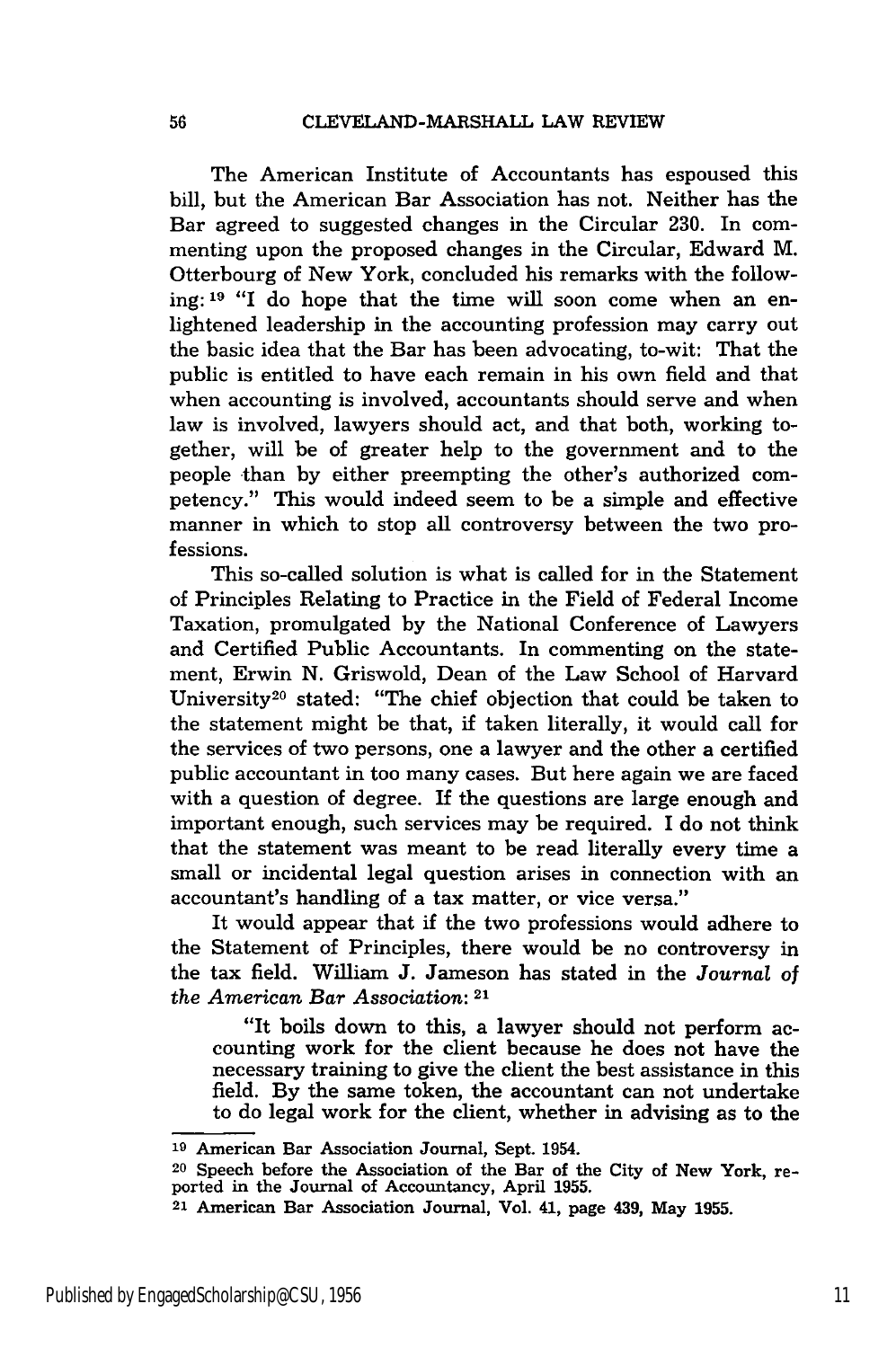possible tax effects of transactions, in connection with the preparation of tax returns, or after the return is filed, because the accountant does not have the technical training or experience to do the work of a lawyer."

Mr. Jameson further stated that tax law cuts across all branches of law, and that state laws must be taken into consideration in the deciding of Federal tax questions. *"Unauthorized Practice News"* 22 states that tax law is as much law as any other branch of the subject. There can be no question that tax law is LAW in the most vivid sense of the word. It has been suggested by some that tax law is a field of law separate and apart from the general body of law. To the contrary, tax law is a part of the seamless web of the law. It is not in any sense a unique or isolated topic. It cuts across virtually all branches of substantive law and necessarily weaves in their principles. The general law of the respective 48 states is inextricably a part of the body of federal tax law in that tax law interrelates the law of corporations, partnerships, trusts, wills, estates, gifts, future interests, real and personal property, divorce and a variety of other fields of substantive law. Obviously, the knowledge, training and experience of lawyers is essential to the proper protection of the taxpayer in such cases. It is for this reason that, in the Statement of Principles, the certified public accountant agreed that when "questions of law arise" the accountant "should advise the taxpayer to enlist the assistance of a lawyer."

Another phase in the so-called controversy has been the employing of attorneys by firms of certified public accountants. John L. Carey, Executive Director of the American Institute of Accountants has stated: **<sup>23</sup>**

"Employment of lawyers by CPAs is looked upon with suspicion, and the ethics committee is also considering safeguards against the possibility of abuses in such circumstances. Good relations with lawyers are important to CPAs-and we hope the reverse is also true. It is worth a lot of thought and care to avoid unnecessary irritations. Here are some things progressive accounting firms are doing:

<sup>&</sup>lt;sup>22</sup> Unauthorized Practice News, American Bar Association Committee or Unauthorized Practice of Law, Vol. XX, No. 3, October 1954.

**<sup>23</sup>** The C. P. **A.** Membership Bulletin of the American Institute of Accountants, January **1956.**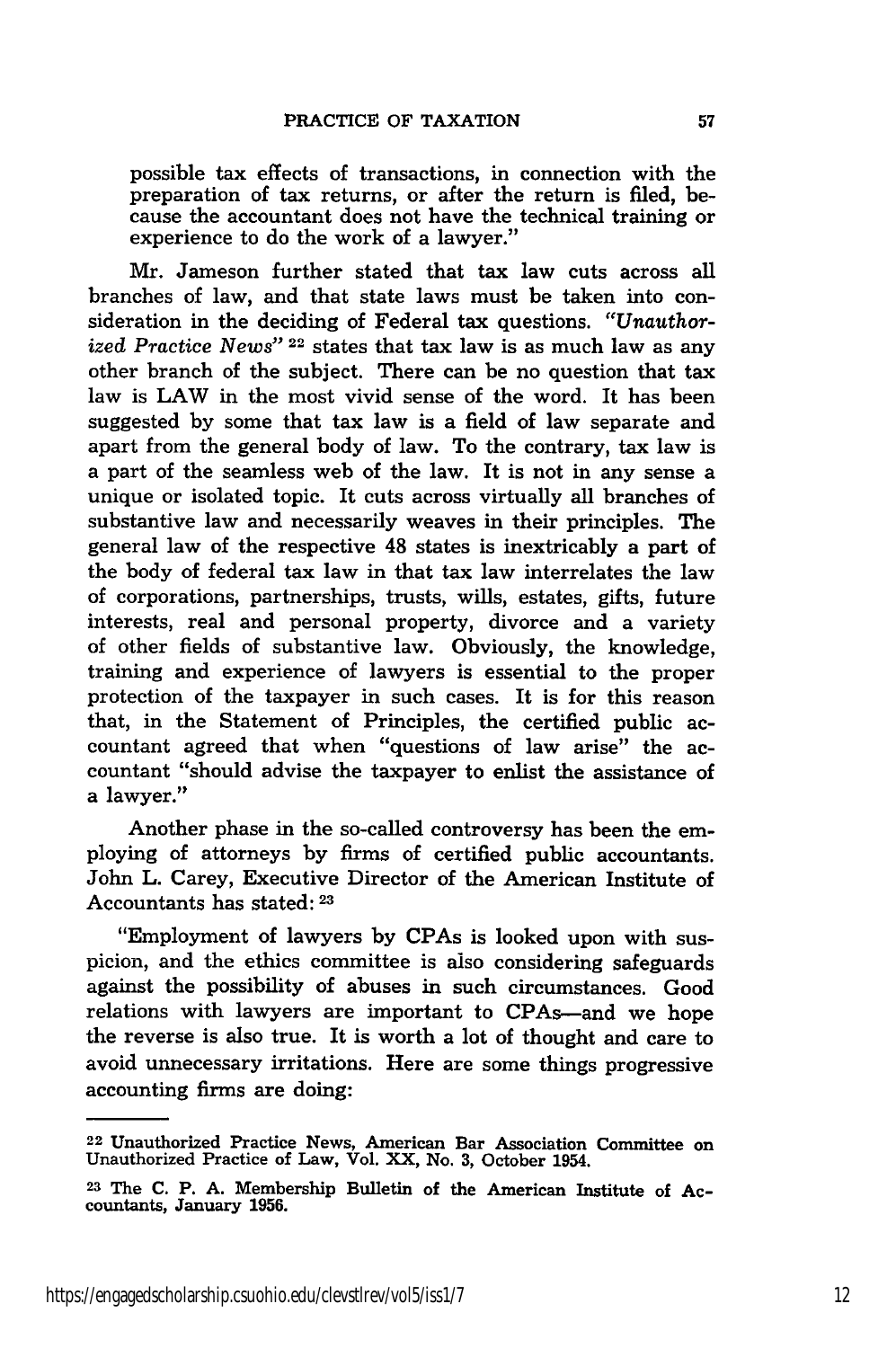- **1.** Making it clear in written opinions, correspondence, even bills, that the work is being done by a firm 'as accountants.'
- 2. Insisting, preferably in writing, that drafts of provisions for inclusions in contracts, minutes, etc., be reviewed by legal counsel-as lawyers should insist that accounting provisions be reviewed by CPAs.
- 3. Refusing to let lawyers employed on the staff identify themselves as lawyers or render legal services to clients, and insisting that they study accounting and take the CPA exam."

The American Bar Association Committee on Professional Ethics and Grievances in Opinion 272, October 25, 1946, states:

"A lawyer may properly be employed by a firm of accountants on a salary basis to advise the accounting firm, but such employment may, under no circumstances, be used to enable the accounting firm to render legal advice or legal services to its clients.

"Should a lawyer be employed by a firm of accountants on the basis of receiving a percentage of the firm profits or fees, this would result in such close professional association between them as to be equivalent, for the purpose of Canon *35,* to a partnership between them, and under *Opinion 269* would necessitate the subsequent confinement of the lawyer's activities to such as were permitted the lay accountants."

The opinion further states that the billing for the lawyer's services made separate from those for accounting work, would not change the result. Thus, it appears that both the Bar and the CPAs are in accord that safeguards should be placed upon the employment of lawyers by accounting firms.

This question of the propriety of lawyers being employed by accountants naturally raises the question: Should law firms employ certified public accountants on their staffs, and if so, what are the limitations on their practice? *Opinion 272* states:

"It is entirely ethical for a firm of lawyers to employ a public accountant (whether a CPA or not) on a salaried basis to advise the law firm on matters of accounting and to assist the firm in connection with accounting problems arising in its law practice. For a law firm to employ an accountant on the basis of a division of the fees of the law firm would violate Canon 34, forbidding the division of legal profits or fees with those not lawyers. To permit such an accountant to certify statements under his own name as a CPA for the use of clients of the law firm would violate the provisions of *Canon 35* requiring the lawyer's relations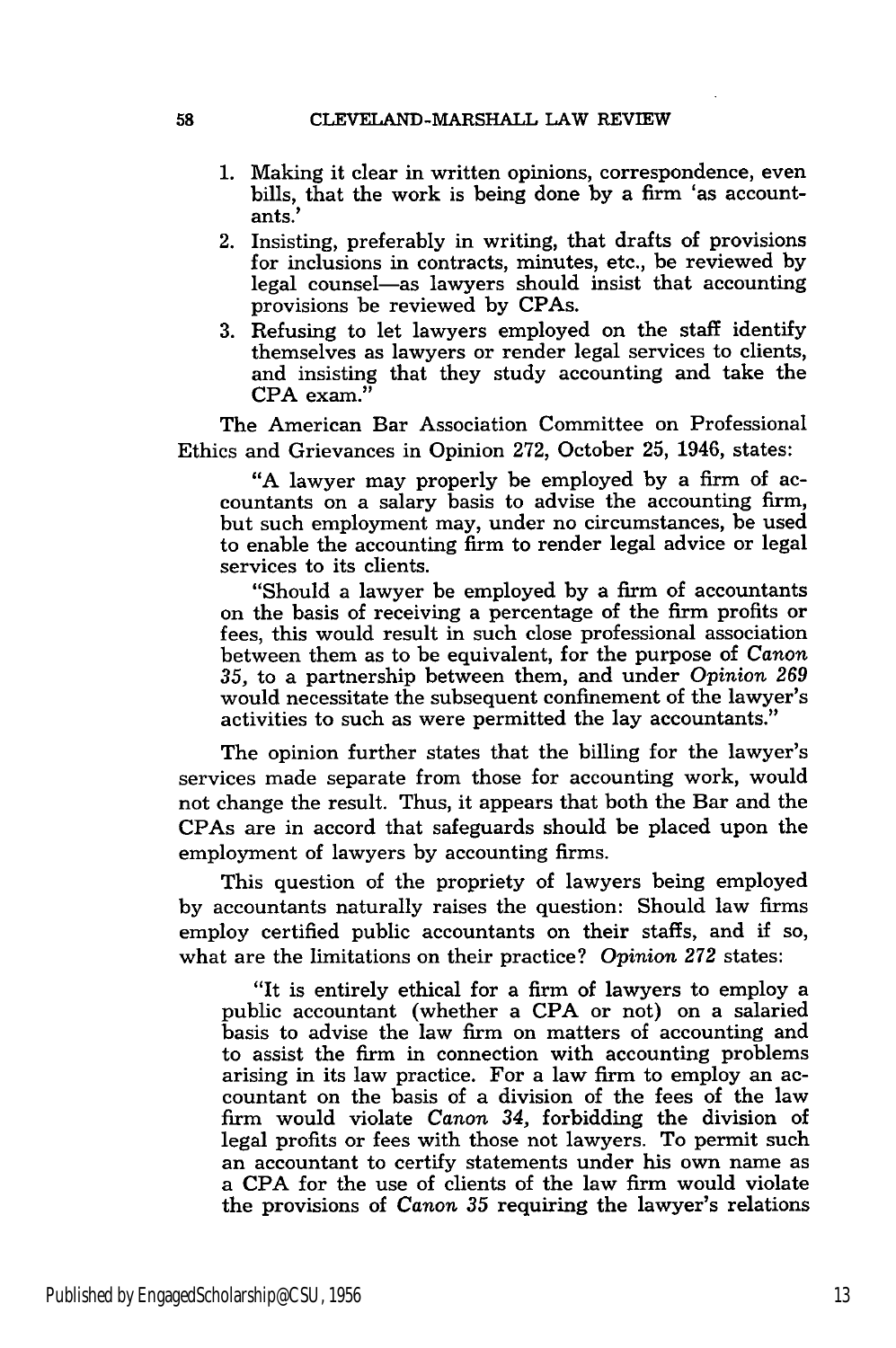to the client to be personal and direct, without intervention of any lay intermediary.

In the course of a law suit, a corporate reorganization, the management of an estate or some other legal activity, it occasionally becomes necessary to have a balance sheet certified without the necessity of certification by an independent accountant.

A law firm could not furnish a certificate of a CPA in its employ to a client for public use of the client without a disclosure in connection with the certificate that the CPA was an employee of the firm. However, we have frequently ruled that for a law firm to state publicly that it has in its employ a CPA constitutes a violation of *Canon 27.* Accordingly, it would seem impossible for the law firm to furnish the statement specified without violating this Canon."

Thus it appears that both the Bar and the certified public accountants recognize that if a member of one profession is employed by a firm of the other profession, that the advice is for the firm only, and not for its clients.

A further cause for conflict and discussion has been the use of such titles as "Income Tax Expert," "Tax Counsel," and other such self-designations. It is apparent that many accountants and lawyers do hold themselves out by such designations, usually on their stationery. The Statement of Principles states:

"An accountant should not describe himself as a 'tax consultant' or 'tax expert' or use any similar phrase. Lawyers, similarly are prohibited by the canons of ethics of the American Bar Association and the opinions relating thereto, from advertising a special branch of law practice."

Since the Statement of Principles prohibits such designations, it must be a matter of calling to the attention of members of both professions of the restrictions so that the use of such titles will be discontinued.

The use of some of the above-named designations, and others, has been indulged in by public accountants who are not certified public accountants, nor are they lawyers. What is their status, and how can they be enjoined from using such titles? Since they are not members of either of the two professions, they are not subject to disciplinary action by Bar Associations or CPA societies.

If lawyers and accountants would abide by the Statement of Principles, there would apparently, be no conflict between the two professions. Naturally, there will be border-line cases where it will be difficult, or impossible, to determine the scope of the